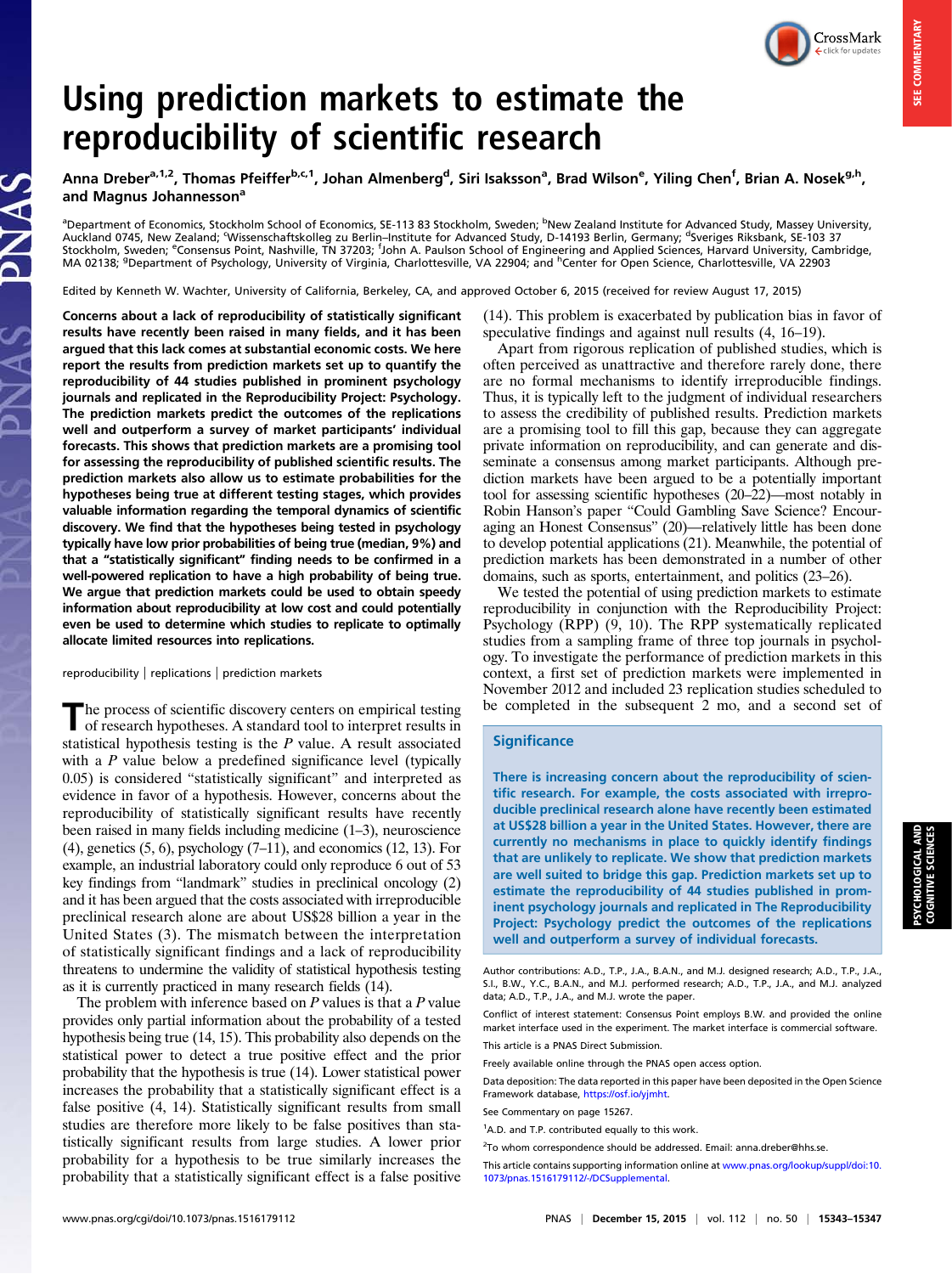

Fig. 1. Prediction market performance. Final market prices and survey predictions are shown for the replication of 44 publications from three top psychology journals. The prediction market predicts 29 out of 41 replications correctly, yielding better predictions than a survey carried out before the trading started. Successful replications (16 of 41 replications) are shown in black, and failed replications (25 of 41) are shown in red. Gray symbols are replications that remained unfinished (3 of 44).

prediction markets were implemented in October 2014 and included 21 replication studies scheduled to be completed before the end of December 2014. The prediction markets were active for 2 wk at each of these occasions.

For each of the replication studies, participants could bet on whether or not the key original result would be replicated. Our criterion for a successful replication was a replication result, with <sup>a</sup> P value of less than 0.05, in the same direction as the original result. In one of the studies, the original result was a negative finding, and successful replication was thus defined as obtaining a negative (i.e., statistically nonsignificant) result in the replication. Information on the original study and the setup of the replication were accessible to all participants.

In the prediction markets, participants traded contracts that pay \$1 if the study is replicated and \$0 otherwise. This type of contract allows the price to be interpreted as the predicted probability of the outcome occurring. This interpretation of the price is not without caveats (27) but has an advantage of being simple and reasonably robust (28), especially in settings where traders' initial endowments are the same and traders' bets are relatively small. Invitations to participate in the prediction markets were sent to the email list of the Open Science Framework, and for the second set of markets also to the email list of the RPP collaboration. Participants were not allowed to bet in those markets where they were involved in carrying out the replication. In the first set of prediction markets, 49 individuals signed up and 47 of these actively participated; in the second set, 52 individuals signed up and 45 of these actively participated. Before the markets started, participants were asked in a survey for their subjective probability of each study being replicated. Each participant was endowed with US\$100 for trading.

#### Results

The prediction markets functioned well in an operational sense. Participation was broad, i.e., trading was not dominated by a small subset of traders or concentrated to just a few of the markets. In total, 2,496 transactions were carried out. The number of transactions per market ranged from 28 to 108 (mean, 56.7), and the number of active traders per market ranged from 18 to 40 (mean, 26.7). We did not detect any market bias regarding bets on success ("long positions") or failure ("short positions") to replicate the original results. In the final portfolios held at market closing time *([Supporting Information](http://www.pnas.org/lookup/suppl/doi:10.1073/pnas.1516179112/-/DCSupplemental/pnas.201516179SI.pdf?targetid=nameddest=STXT))*, we observed approximately the same number of bets on success and failure.

The mean prediction market final price is 55% (range, 13– 88%), implying that about half of the 44 studies were expected to replicate. Out of the 44 scientific studies included in the prediction markets, the replications were completed for 41 of the studies, with the remaining replications being delayed. Of the 41 completed, 16 studies (39%) replicated and 25 studies (61%) did not replicate according to the market criterion for a successful replication ([Supporting Information](http://www.pnas.org/lookup/suppl/doi:10.1073/pnas.1516179112/-/DCSupplemental/pnas.201516179SI.pdf?targetid=nameddest=STXT)).

We evaluate the performance of the markets in three ways. We test whether the market prices are informative; if the market prices can be interpreted as probabilities of replication; and if the prediction markets predict the replication outcomes better than a survey measure of beliefs. When interpreting a market price larger than 50% as predicting successful replication and a market price smaller than 50% as predicting failed replication, informative markets are expected to correctly predict more than 50% of the replications. We find that the prediction markets correctly predict the outcome of 71% of the replications (29 of 41 studies; Fig. 1), which is significantly higher than 50% (onesample binomial test;  $P = 0.012$ ).

Interpreting the prediction market prices as probabilities means that not all markets with a price larger (smaller) than 50% are expected to correspond to successful (failed) replications. The expected prediction rate of the markets depends on the distribution of final market prices, which in our study implies that 69% of the outcomes are expected to be predicted correctly. This is very close to the observed value of 71%. To formally test whether prediction market prices can be interpreted as probabilities of replication, we estimated a linear probability model (with robust SEs) with the outcome of the replication as a function of the prediction market price. If market prices equal replication probabilities, the coefficient of the market price variable should be equal to 1 and the constant in the regression should be equal to zero. The coefficient of the market price variable is 0.995, which is significantly different from zero  $(P = 0.003)$ , but not significantly different from 1 ( $P = 0.987$ ). The constant (-0.167) is not significantly different from zero  $(t = -1.11, P = 0.276)$ .



Fig. 2. Relationship between market price and prior and posterior probabilities  $p_0$ ,  $p_1$ , and  $p_2$  of the hypothesis under investigation. Bayesian inference (green arrows) assigns an initial (prior) probability  $p_0$  to a hypothesis, indicating its plausibility in absence of a direct test. Results from an initial study allows this prior probability to be updated to posterior  $p_1$ , which in turn determines the chances for the initial result to hold up in a replication, and thus the market price in the prediction market. Once the replication has been performed, the result can be used to generate posterior  $p_2$ . Observing the market price, and using the statistical characteristics of the initial study and the replication, we can thus reconstruct probabilities  $p_1$ ,  $p_2$ , and  $p_0$ . Detailed cal-culations are presented in [Supporting Information](http://www.pnas.org/lookup/suppl/doi:10.1073/pnas.1516179112/-/DCSupplemental/pnas.201516179SI.pdf?targetid=nameddest=STXT).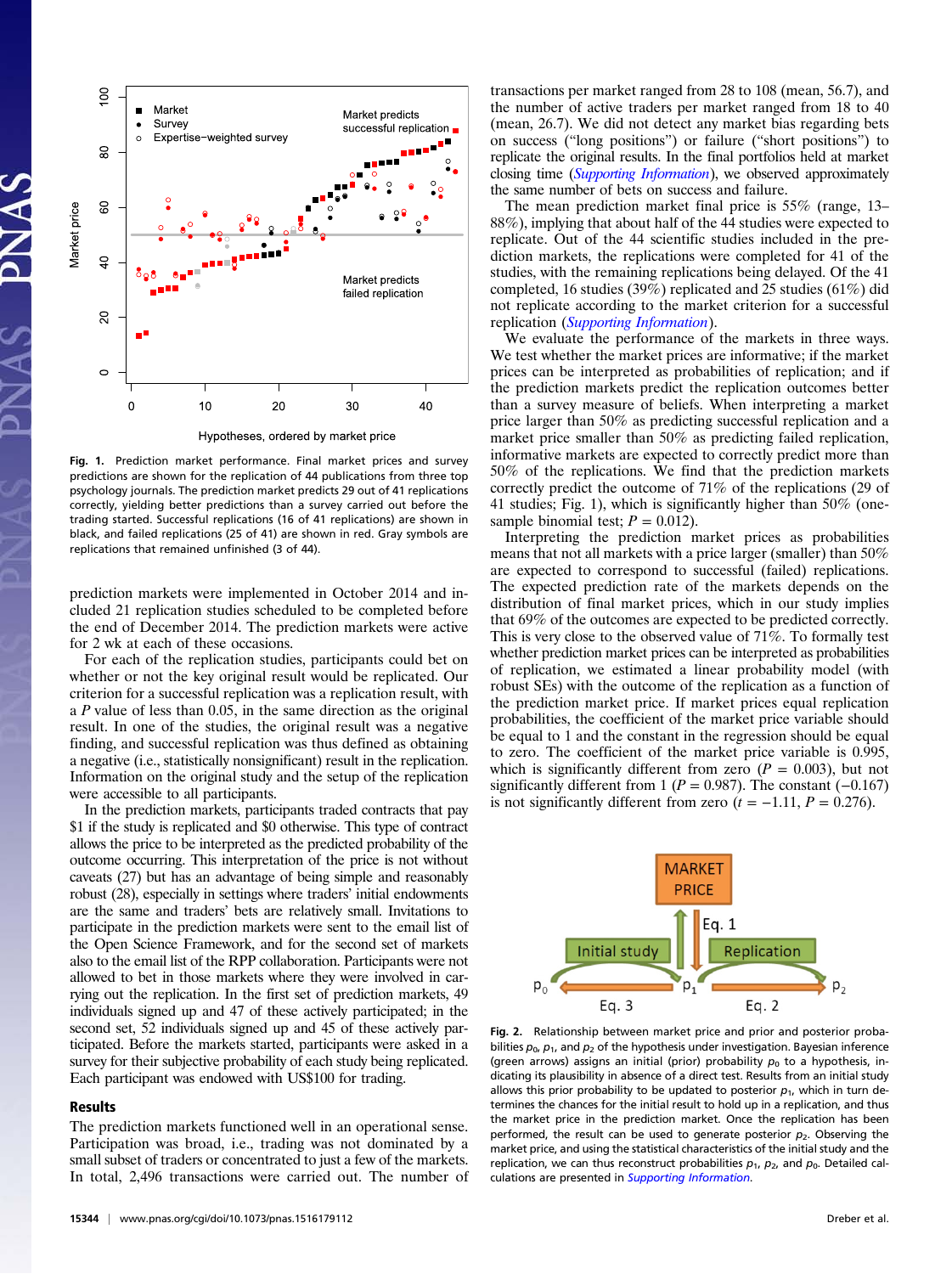

Fig. 3. Probability of a hypothesis being true at three different stages of testing: before the initial study  $(p_0)$ , after the initial study but before the replication ( $p_1$ ), and after replication ( $p_2$ ). "Error bars" (or whiskers) represent range, boxes are first to third quartiles, and thick lines are medians. Initially, priors of the tested hypothesis are relatively low, with a median of 8.8% (range, 0.7–66%). A positive result in an initial publication then moves the prior into a broad range of intermediate levels, with a median of 56% (range, 10–97%). If replicated successfully, the probability moves further up, with a median of 98% (range, 93.0–99.2%). If the replication fails, the probability moves back to a range close to the initial prior, with a median of 6.3% (range, 0.01–80%).

The prediction market can also be compared with the pretrading survey of participants' beliefs about the probability of replication. A simple average of the survey correctly predicts 58% of outcomes (23 of 40; Fig. 1; survey data are missing for one market), which is not significantly different from 50% (onesample binomial test;  $P = 0.429$ ). A weighted average, using selfreported expertise as weights, correctly predicts 50% (20 of 40) of outcomes, which is not significantly different from 50% (onesample binomial test;  $P = 1.00$ ). The absolute prediction error is significantly lower for the prediction market than for both the pretrading survey (paired t test,  $n = 40$ ,  $t = -2.558$ ,  $P = 0.015$ ) and the weighted survey (paired t test,  $n = 40$ ,  $t = -2.727$ ,  $P =$ 0.010; see *[Supporting Information](http://www.pnas.org/lookup/suppl/doi:10.1073/pnas.1516179112/-/DCSupplemental/pnas.201516179SI.pdf?targetid=nameddest=STXT)* for a more detailed comparison of the prediction market and survey responses). The prediction market thus outperforms the survey measure of beliefs.

The above results suggest that the prediction markets generate good estimates of the probability that a published result will be replicated. Note that the probability of successful replication is not the same thing as the probability of a tested hypothesis being true. The probability of a tested hypothesis being true, also referred to as the positive predictive value or PPV (4), can however be estimated from the market price (Fig. 2). Using information about the power and significance levels of the original study and the replications (see *[Supporting Information](http://www.pnas.org/lookup/suppl/doi:10.1073/pnas.1516179112/-/DCSupplemental/pnas.201516179SI.pdf?targetid=nameddest=STXT)* for details), it can be estimated for three stages of the testing process: the prior probability  $(p_0)$  before observing the outcome of the initial study; the probability after observing the result of the initially published study  $(p_1)$ ; and the probability after observing the outcome of the replication  $(p_2)$ . A summary of the results of these estimations are shown in Fig. 3; a more detailed breakdown is given in [Supporting Information](http://www.pnas.org/lookup/suppl/doi:10.1073/pnas.1516179112/-/DCSupplemental/pnas.201516179SI.pdf?targetid=nameddest=STXT).

Our analysis reveals priors  $(p_0)$  for the 44 studies ranging from  $0.7\%$  to 66% with a median (mean) of 8.8% (13%). This relatively low average prior may reflect that top psychology journals focus on publishing surprising findings, i.e., positive findings on relatively unlikely hypotheses. The probability that the research hypothesis is true after observing the positive finding in the first study  $(p_1)$  ranges from 10% to 97% with a median (mean) of 56% (57%) for the 44 studies. This estimate implies that about 43% of statistically significant research findings published in these top psychology journals can be expected to be false positives.

For the 41 studies replicated so far, we can also estimate the posterior probability that the research finding is true contingent on observing the result of the replication  $(p_2)$ . This probability ranges between 93.0% and 99.2% with a median (mean) of 98% (97%) for the 16 studies whose result was replicated, and between  $0.1\%$  and 80% with a median (mean) of 6.3% (15%) for the 25 studies that were not replicated.

These results show that prediction markets can give valuable insights into the dynamics of information accumulation in a research field. Eliciting priors in this manner allows us to evaluate whether hypotheses are tested appropriately in a given research field. A common, but incorrect, interpretation of a published result with a  $P < 0.05$  is that it implies a 95% probability of the research hypothesis being true. Interestingly, our findings imply that to achieve such a high probability of the research hypothesis being true, a "statistically significant" positive finding needs to be confirmed in a well-powered replication. This illustrates the importance of replicating positive research findings before they are given high credibility. It remains to be studied how psychology compares in this aspect to other fields.

## Discussion

The RPP project recently found that more than one-half of 100 original findings published in top psychology journals failed to replicate (10). Our prediction market results suggest that this relatively low rate of reproducibility should not come as a surprise to the profession, as it is consistent with the beliefs held by psychologists participating in our prediction market.

As can be seen in Fig. 1, original findings for which the market prices indicated a low probability of replication were indeed typically not replicated. However, there were also some findings that failed to replicate despite high market prices that indicated that participants had less doubts about those findings. An interesting hypothesis is that in some of these cases it was the replication itself, rather than the original finding, that failed. It would thus be particularly interesting to carry out additional replications of these studies.

Although our results suggest that prediction markets can be used to obtain accurate forecasts regarding the outcome of replications, one limitation of the approach we used in this study lays in the necessity to run replications so that there is an outcome to trade on. Some studies such as large field experiments may be very costly to replicate (29). One way to mitigate this would be to run prediction markets on a number of studies, from which a subset is randomly selected for replication after the market closes (20). Such an approach could provide quick information about reproducibility at low cost. Moreover, prediction markets could potentially be used as so-called "decision markets" (30, 31) to prioritize replication of some studies, such as those with the lowest likelihood of replication. This would generate salient and informative signals about reproducibility, and help optimizing the allocation of resources into replication.

### Materials and Methods

The RPP by the Open Science Collaboration (10) sampled papers in the 2008 issues of three top psychology journals: Journal of Personality and Social Psychology, Psychological Science, and Journal of Experimental Psychology: Learning, Memory, and Cognition. In the case of several studies in one paper, typically the last study of each paper was selected for replication.

We chose 23 studies for the first set of prediction markets and 21 studies for the second set of prediction markets, where the chosen studies were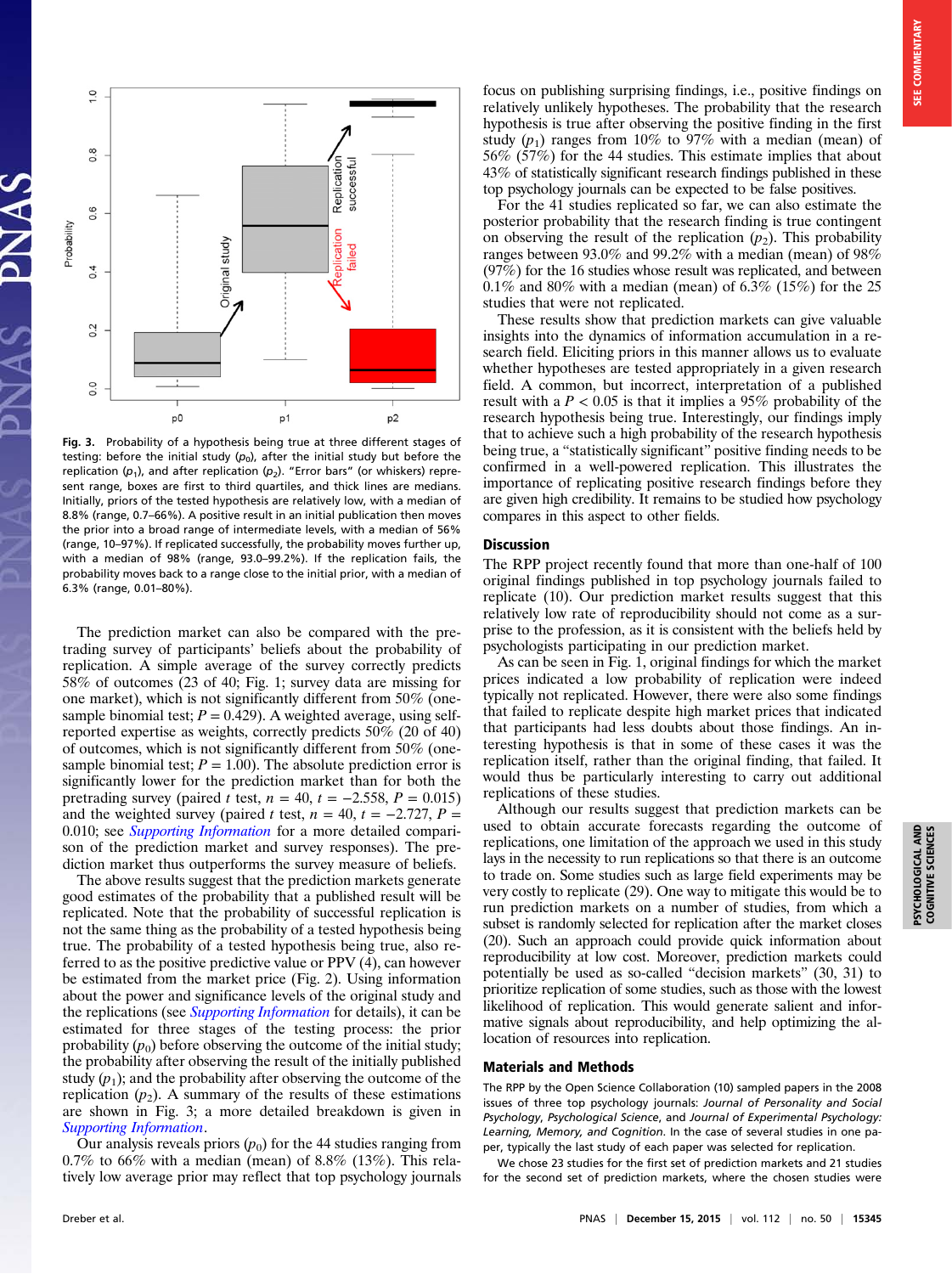scheduled to be replicated within 2 mo after the completion of the prediction market. For each replication, the hypothesis of the original study was summarized by one of the authors of this paper and submitted to the replication team for comments and final approval. In 1 of the 23 studies in the first prediction market, the chosen experiment was changed by the replicating researcher after the survey had been performed but before the trading started (SI ref. 34 in [Supporting Information](http://www.pnas.org/lookup/suppl/doi:10.1073/pnas.1516179112/-/DCSupplemental/pnas.201516179SI.pdf?targetid=nameddest=STXT)); we thus lack survey data for this study. One of the 21 studies in the second prediction market was later changed for a different experiment to be replicated (SI ref. 59 in *[Supporting](http://www.pnas.org/lookup/suppl/doi:10.1073/pnas.1516179112/-/DCSupplemental/pnas.201516179SI.pdf?targetid=nameddest=STXT)* [Information](http://www.pnas.org/lookup/suppl/doi:10.1073/pnas.1516179112/-/DCSupplemental/pnas.201516179SI.pdf?targetid=nameddest=STXT)), but for completeness we still include the prediction market and survey data for this study (although there are no current plans to replicate this study).

Participants in the prediction market were researchers in various fields of psychology, ranging from graduate students to professors. Fourteen participants were directly involved in one or several replication studies (15 studies in total) and were not allowed to make trades on the outcomes of these specific studies. Sixteen participants participated in both sets of prediction markets. Before the prediction market, the participants filled out a survey. For each study, participants were asked two questions. One was meant to capture their beliefs of reproducibility: "How likely do you think it is that this hypothesis will be replicated (on a scale from 0% to 100%)?" Participants were also asked about their expertise in the area: "How well do you know this topic? (not at all, slightly, moderately, very well, extremely well)." We transformed this latter measure into a 1–5 scale, and it was used to construct the weighted average belief measure from the survey.

Trading in the prediction market took place through a web-based market interface in collaboration with Consensus Point [\(www.consensuspoint.com/\)](http://www.consensuspoint.com/), a leading provider of prediction market research technology. Before starting to trade, participants received information about the trading procedure as well as logins. Trading accounts were initially endowed with \$100 (expressed as 10,000 "points"). These points were used to make predictions of successful replication. Predictions were made by buying and selling stocks on the hypotheses on an interface that highlighted the forecasting function-ality of the market ([Supporting Information](http://www.pnas.org/lookup/suppl/doi:10.1073/pnas.1516179112/-/DCSupplemental/pnas.201516179SI.pdf?targetid=nameddest=STXT)). In the prediction market, participants traded contracts that pay \$1 (i.e., 100 points) if the study is replicated and \$0 otherwise. This type of contract allows the price to be interpreted as the predicted probability of the outcome occurring. For each hypothesis, participants could see the current market prediction for the probability of successful replication.

The trading platform used an automated marker maker implementing a logarithmic market scoring rule (32). This algorithm offers a buying price and

- 1. Prinz F, Schlange T, Asadullah K (2011) Believe it or not: How much can we rely on published data on potential drug targets? Nat Rev Drug Discov 10(9):712.
- 2. Begley CG, Ellis LM (2012) Drug development: Raise standards for preclinical cancer research. Nature 483(7391):531–533.
- 3. Freedman LP, Cockburn IM, Simcoe TS (2015) The economics of reproducibility in preclinical research. PLoS Biol 13(6):e1002165.
- 4. Button KS, et al. (2013) Power failure: Why small sample size undermines the reliability of neuroscience. Nat Rev Neurosci 14(5):365–376.
- 5. Hewitt JK (2012) Editorial policy on candidate gene association and candidate geneby-environment interaction studies of complex traits. Behav Genet 42(1):1–2.
- 6. Lawrence MS, et al. (2013) Mutational heterogeneity in cancer and the search for new cancer-associated genes. Nature 499(7457):214–218.
- 7. Simmons JP, Nelson LD, Simonsohn U (2011) False-positive psychology: Undisclosed flexibility in data collection and analysis allows presenting anything as significant. Psychol Sci 22(11):1359–1366.
- 8. Carpenter S (2012) Psychology research. Psychology's bold initiative. Science 335(6076): 1558–1561.
- 9. Open Science Collaboration (2012) An open, large-scale, collaborative effort to estimate the reproducibility of psychological science. Perspect Psychol Sci 7(6):657–660.
- 10. Open Science Collaboration (2015) Estimating the reproducibility of psychological science. Science 349(6251):aac4716.
- 11. Bohannon J (2014) Psychology. Replication effort provokes praise–and "bullying" charges. Science 344(6186):788–789.
- 12. Ioannidis J, Doucouliagos CJ (2013) What's to know about the credibility of empirical economics? J Econ Surv 27(5):997–1004.
- 13. Maniadis Z, Tufano F, List JA (2014) One swallow doesn't make a summer: How economists (mis-) use experimental methods and their results. Am Econ Rev 104(1): 277–290.
- 14. Ioannidis JPA (2005) Why most published research findings are false. PLoS Med 2(8): e124.
- 15. Nuzzo R (2014) Scientific method: Statistical errors. Nature 506(7487):150–152.
- 16. Easterbrook PJ, Berlin JA, Gopalan R, Matthews DR (1991) Publication bias in clinical research. Lancet 337(8746):867–872.
- 17. Stern JM, Simes RJ (1997) Publication bias: Evidence of delayed publication in a cohort study of clinical research projects. BMJ 315(7109):640–645.

a selling price at all times, ensuring that there is always a counterpart with which to trade. More specifically, the algorithm uses the net sales (s) the market maker has done so far in a market to determine the prices for a (infinitesimally small) trade as  $P = \exp(s/b)/(\exp(s/b) + 1)$ . To buy stocks, participants chose YES on the trading interface and entered how many points they would like to invest. For each additional point invested in a YES position, the price (and the predicted probability for successful replication) increased. To sell stocks, participants chose NO on the trading interface and entered how many points they would like to invest. For each additional point invested in a NO position, the price decreased. Participants could also buy (sell) shares by increasing (decreasing) an existing YES position, or decreasing (increasing) an existing NO position. The market maker ensures that the value of a YES share is \$1 minus the value of a NO share. Parameter b determines the liquidity and the maximal subsidies provided by the market maker and controls how strongly the market price is affected by a trade. We set the liquidity parameter to  $b = 100$  (points). This means that, by investing 1,000 points (i.e., 1/10 of the initial endowment), traders can move the price of a single market from 50% to about 55%; and investing the entire initial endowment into a single market moves the price from 50% to 82%.

For the first set of prediction markets, investments were settled 5 mo after the market had closed according to actual results of the replications in the cases where the outcome was available and to market value in the cases where the replications were not yet finished. At the time of the close of the market, only eight results were known by the replicating researcher, where all replicating researchers had agreed to not share the results with anyone until after the market closed. For the second set of prediction markets, investments were similarly settled 4.5 mo after the markets had closed. At the time of the close of the second market, one result was known by the replicating researcher; all replicating researchers agreed here too to not share their results with anyone until the market had closed.

ACKNOWLEDGMENTS. We thank Agneta Berge for research assistance; and Juergen Huber, Willemien Kets, and Pranjal Mehta for comments on a previous version of the manuscript. We thank the Jan Wallander and Tom Hedelius Foundation (P2012-0002:1, P2013-0156:1, and P2015-0001:1), the Knut and Alice Wallenberg Foundation [Wallenberg Academy Fellows Grant (to A.D.)], the Swedish Foundation for Humanities and Social Sciences (NHS 14-1719:1), and the National Science Foundation (Grant CCF-0953516) for financial support.

- 18. Ioannidis JPA, Munafò MR, Fusar-Poli P, Nosek BA, David SP (2014) Publication and other reporting biases in cognitive sciences: Detection, prevalence, and prevention. Trends Cogn Sci 18(5):235–241.
- 19. Miguel E, et al. (2014) Social science. Promoting transparency in social science research. Science 343(6166):30–31.
- 20. Hanson RD (1995) Could gambling save science? Encouraging an honest consensus. Soc Epistemology 9(1):3–33.
- 21. Almenberg J, Kittlitz K, Pfeiffer T (2009) An experiment on prediction markets in science. PLoS One 4(12):e8500.
- 22. Park I-U, Peacey MW, Munafò MR (2014) Modelling the effects of subjective and objective decision making in scientific peer review. Nature 506(7486):93–96.
- 23. Wolfers J, Zitzewitz E (2004) Prediction markets. J Econ Perspect 18(2):107–126.
- 24. Tziralis G, Tatsiopoulos I (2007) Prediction markets: An extended literature review. J Pred Markets 1(1):75–91.
- 25. Arrow KJ, et al. (2008) Economics. The promise of prediction markets. Science 320(5878):877–878.
- 26. Berg J, Forsythe R, Nelson F, Rietz T (2008) Results from a dozen years of election futures markets research. Handbook of Experimental Economics Results, eds Plott CR, Smith VL (North-Holland, Amsterdam), pp 742–751.
- 27. Manski CF (2006) Interpreting the predictions of prediction markets. Econ Lett 91(3): 425–429.
- 28. Wolfers J, Zitzewitz E (2006) Interpreting Prediction Market Prices as Probabilities (National Bureau of Economic Research, Cambridge, MA), NBER Working Paper No. 12200.
- 29. Manning WG, et al. (1987) Health insurance and the demand for medical care: Evidence from a randomized experiment. Am Econ Rev 77(3):251–277.
- 30. Hanson R (2006) Decision markets for policy advice. Promoting the General Welfare: American Democracy and the Political Economy of Government Performance, eds Patashnik EM, Gerber AS (Brookings Institution Press, Washington, DC), pp 151–173.
- 31. Chen Y, Kash IA, Ruberry M, Shnayder V (2014) Eliciting predictions and recommendations for decision making. ACM Trans Econ Comput 2(2):6:1–6:27.
- 32. Hanson R (2007) Logarithmic market scoring rules for modular combinatorial information aggregation. J Pred Markets 1(1):3–15.
- 33. Richeson JA, Trawalter S (2008) The threat of appearing prejudiced and race-based attentional biases. Psychol Sci 19(2):98–102.